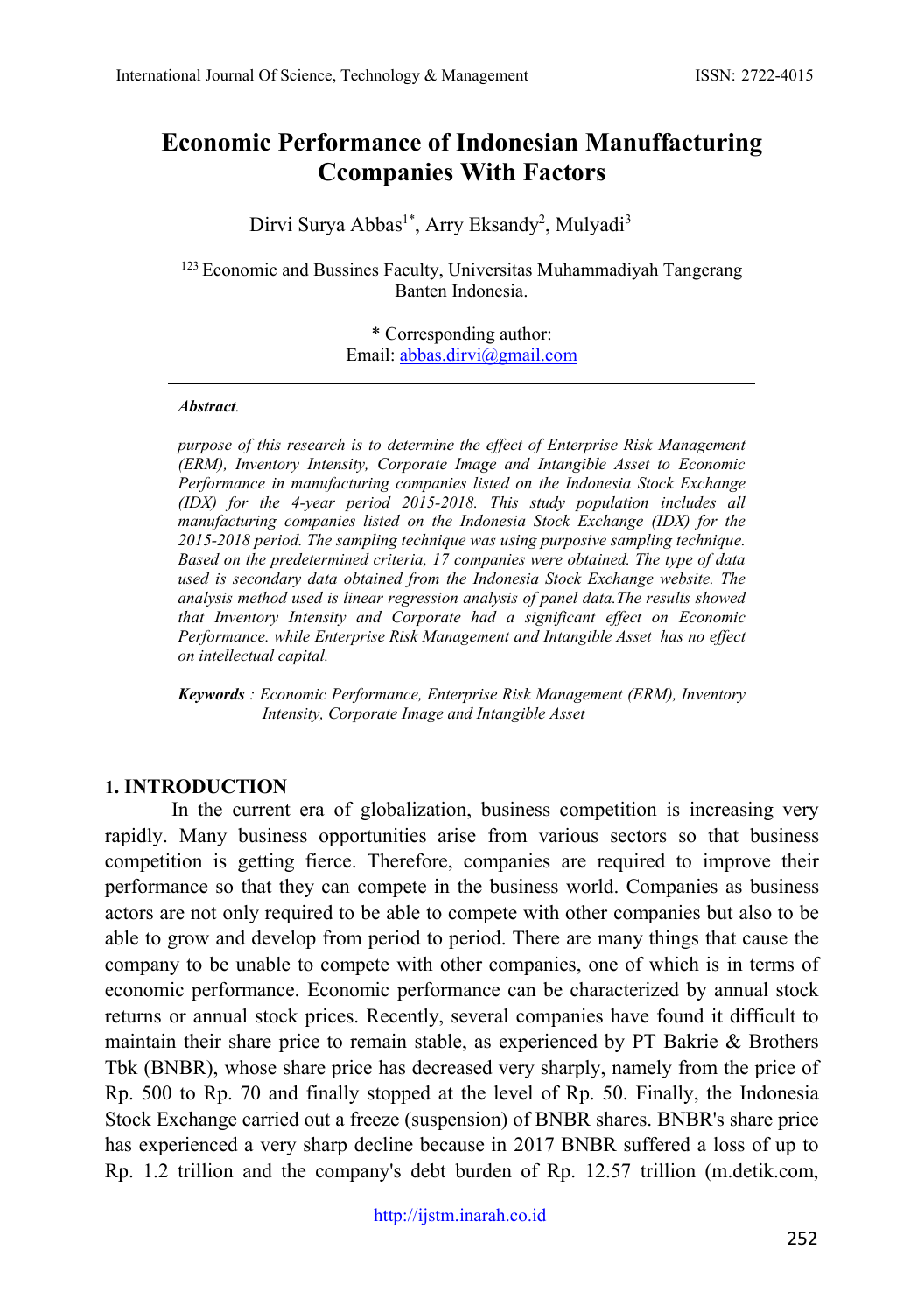2019). This caused the economic performance of BNBR to look bad in the eyes of market players, thus reducing investors' interest in investing. The same thing was experienced by PT Bumi Resources Tbk (BUMI) which experienced a decline in its share price. BUMI has problems in managing its debt , causing BUMI's shares to be at the highest level at a price of Rp. 3,650 decreased to the lowest level on April 16, 2014 amounting to Rp. 187 per share. In recent years, coal stock prices have decreased, adding to the pressure on BUMI's shares (liputan6.com, 2019). The condition of a company's economic performance can be seen through the company's annual stock return. Companies that have poor economic performance can be seen from the decreasing annual stock returns. Based on the observations, acquired several companies listed in Indonesia Stock Exchange that have inconsistent stock returns in 2014 until 2018.

| KODE        | NAMA PERUSAHAAN                                    |            |           | RETURN SAHAM |           |           |            |
|-------------|----------------------------------------------------|------------|-----------|--------------|-----------|-----------|------------|
|             |                                                    | 2014       | 2015      | 2016         | 2017      | 2018      | Rata       |
| <b>BATA</b> | Sepatu Bata, Tbk                                   | 4,25%      | 18,55%    | $-12,22%$    | $-27,85%$ | 5,26%     | $-9.82\%$  |
| GGRM        | Gudang Garam Tbk                                   | 44,52%     | $-9,39%$  | 16,18%       | 31,14%    | $-0.21%$  | $16,45\%$  |
| GJTL        | Gajah Tunggal, Tbk                                 | $-15,18%$  | 62,81%    | 101,89%      | $-36,45%$ | $-4.41%$  | $-3.39%$   |
| INDF        | Indofood Sukses Makmur, Tbk                        | 2,27%      | $-23.33%$ | 53,14%       | $-3.79$   | $-2.30%$  | $-69.84%$  |
| <b>MYOR</b> | Mayora Indah, Tbk                                  | $-19,62%$  | 45,93%    | $-94.61%$    | 22,80%    | 29,70%    | $-3.16%$   |
| ROTI        | Nippon Indosari Corpindo, Tbk                      | 35,78%     | $-8,66%$  | 26,48%       | $-20,31%$ | $-5.88%$  | 5,48%      |
| <b>SMGR</b> | Semen Indonesia (Persero), Tbk                     | 14,49%     | $-29,63%$ | $-19,52\%$   | 7.90%     | 16,16%    | $-2.12%$   |
| <b>TOTO</b> | Surya Toto Indonesia, Tbk                          | $-48,38\%$ | 74,84%    | $-92,83%$    | $-18,07%$ | $-14,70%$ | $-19.83%$  |
| <b>UNVR</b> | Unilever Indonesia, Tbk                            | 24,23%     | 14,55%    | 4,86%        | 44,07%    | $-18.78$  | $-358.06%$ |
| ULTJ        | Ultra Jaya Milk Industry & Trading<br>Company, Tbk | $-17,33%$  | 6.05%     | 15,84%       | 71,66%    | 4,25%     | 16.09%     |

**Table 1.1** Return Stock Of Manufacturing 2014-2018

Based on table 1.1 above, it can be seen that through average calculations there are 7 companies out of 10 companies that have negative average values are companies with the stock code BATA, GJTL, INDF, MYOR, SMGR, TOTO, and UNVR. This condition will not be good for the company because investors or potential investors will rethink investing in the company, given the negative value of stock returns. Based on table 1.1 above, it can be seen as a whole that in 2015 was the year most companies had negative stock returns compared to other years, namely there were 6 companies out of 10 companies with stock codes BATA, GGRM, GJTL, INDF, ROTI and SMGR. This condition can make it difficult for the company to compete with other companies that have positive stock returns and reduce investor interest in investing. Of the 10 manufacturing companies above that experienced a sharp decline in stock returns, namely GGRM. GGRM experienced a sharp decline in 2017 amounting to 31.14%, experiencing a decrease in 2018 of -0.21%. This condition made GGRM's economic performance look bad to investors and discouraged investors from investing. The company's strategy that is not working properly causes a decrease in the company's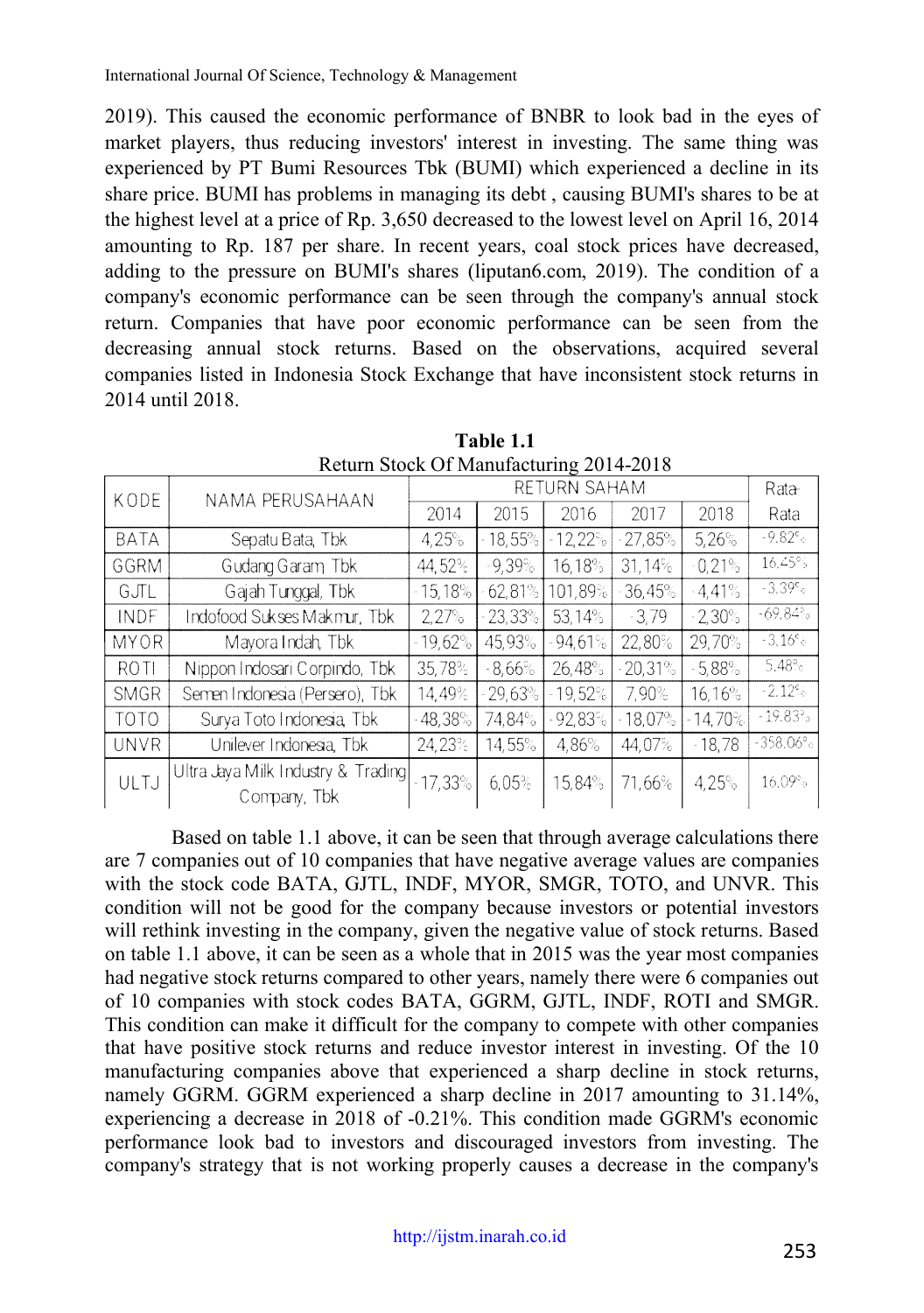share price which results in a decline in the company's economic performance so that the company finds it difficult to compete with other companies.

Several previous studies related to this research include research by Sunitha Devi (2017) which examined the relationship between ERM and firm value. In this study, it is known that the ERM value has a significant positive effect on firm value. In this study using the dependent variable, namely economic performance. Where both company value and economic performance are the final value as a result of the business of a company. Research by Citra Lestari Putri and Maya Febrianty Lautania (2016) examined the relationship between inventory intensity and effective tax rate. Where in general, inventory intensity research is often associated with taxes. The tax value will affect the return obtained. So that in these 3 studies try to explore the relationship between inventory intensity to economic performance. Then, in general, investment in intangible assets is more intensively carried out in manufacturing companies than in service companies (Trisnajuna & Sisdyani, 2015). This is supported by the results of research by Hidayati, Prasetyo, & Mardijuwono (2012) which found that the effect of using intangible assets is more significant in manufacturing companies than non-manufacturing companies.

# **II. METHODS**

scope of testing in this study includes testing the causal relationship or partially testing the effect of exogenous variables consisting of ERM Implementation, Inventory Intensity and Corporate image on Endogenous variables, namely Economic Performance. The population used in this study were manufacturing companies listed on the Indonesian stock exchange for the 2015-2018 period, with the selection of sample criteria using purposive sampling methods.

The object of research was carried out on 166 manufacturing companies listed on the Indonesia Stock Exchange. This study uses secondary data in the form of financial statements of manufacturing companies during the 2015-2018 period. Secondary data is obtained from the respective companies' websites and the Indonesia Stock Exchange website, namely IDX (www.idx.com). After selecting the data based on the specified criteria, there are 26 companies that are eligible to be used as data in this study. As for the explanations that are the reasons for the criteria and the number of companies that are not feasible are as follows, there are 8 manufacturing companies that suffered losses during 2015-2018. Next, there are 28 manufacturing companies that do not present their financial statements in rupiah (Rp). Then, there are 54 Manufacturing Companies that did not disclose their Enterprise Risk Management and Corporate Image in the Annual Report respectively from 2015-2018. And there are 38 companies that did not distribute dividends consecutively during the period from 2015- 2018. So that the manufacturing companies that have met the criteria based on purposive sampling are 12 companies with 4 years of observation so that the number of observations in this study is 48 observations.

The next step is to use the first data analysis test tool, namely descriptive analysis. Descriptive analysis in this study has a function in order to describe the

[http://ijstm.inarah.co.id](http://ijstm.inarah.co.id/index.php/ijstm/about/submissions)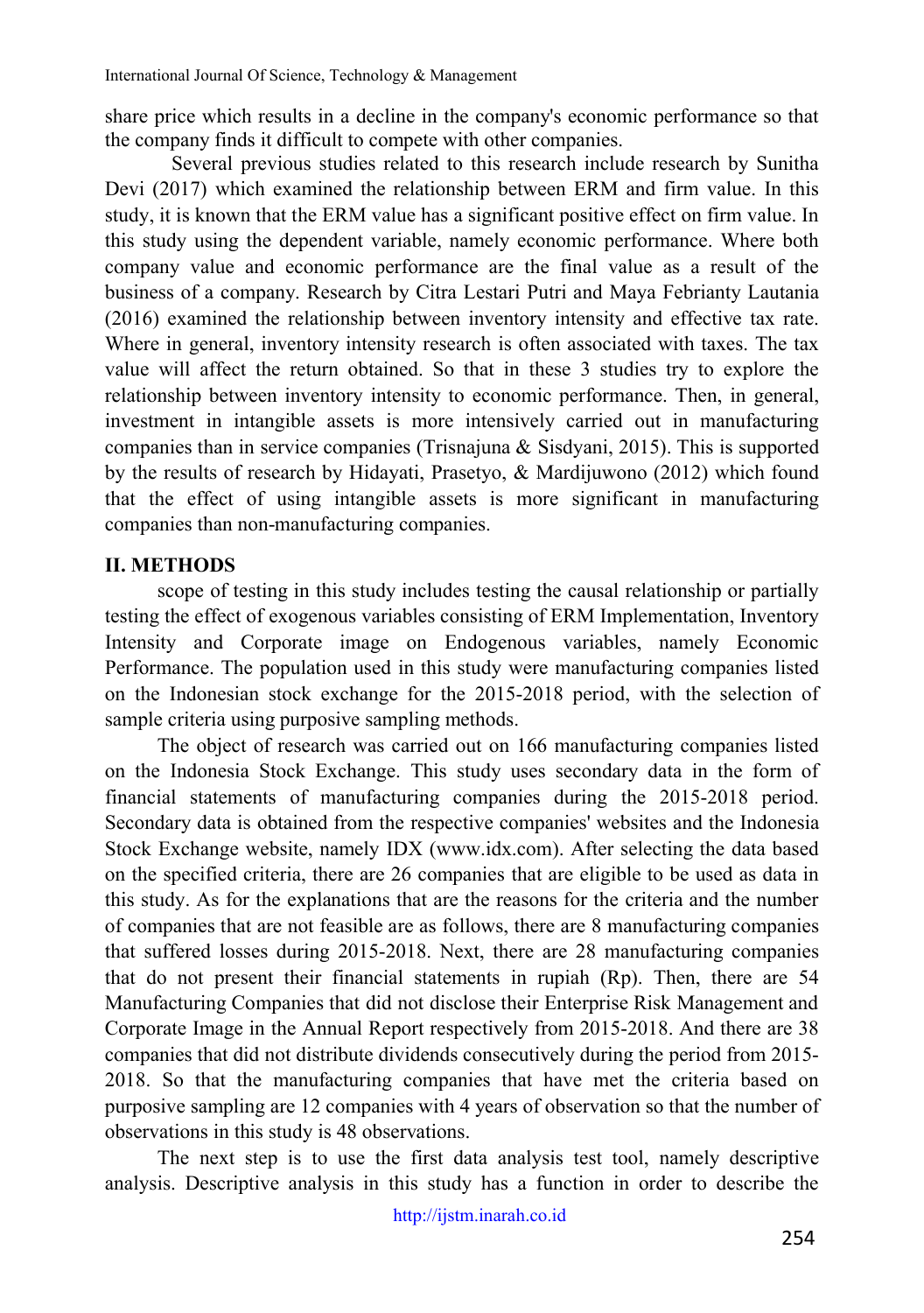correlation between exogenous variables and endogenous variables in this study by reading based on the acquisition value which consists of the average (mean), standard deviation, maximum, and minimum. This test must be carried out considering the importance of the test because so that we can find out whether the data used has been distributed normally or not, and whether the data to be used has multicollinearity and heteroscedasticity symptoms in its effect on the relationships between variables, later.

Furthermore, after the test is carried out, the test is used to determine the appropriate panel data regression model so that it can be used in analyzing panel data regression in this study. that is, by comparing the test results first, which will pass through 3 stages of testing, while the test stages in question include the Chow test, Hausman test and Lagrange Multiplier test. The three tests each have criteria limits in determining a feasible model. The following are the stages of the test: Chow test, is a test of data used to get a better model, between the common effect model or the fixed effect model. The criteria for this test result can be seen if the value of the company Cross-section F and Cross-section chi-square  $\alpha$  (0.05) then H0 is accepted, meaning that the model that can be used is the Common Effect Model (CEM) and if the value of the Cross-section Probability F and Cross-section chi-square  $\alpha$  (0.05), so the Fixed Effect Model (FEM) is more feasible to use. The Hausman test is a data test to get a better model, between the fixed effect model or the random effect model. The criteria for this test result can be seen. If the value of the F and Cross-section random probability  $\alpha$  (0.05) then H0 is accepted, meaning The model that can be used is the Random Effect Model (REM) compared to the Fixed Effect Model (FEM). Lagrange multiplier (LM) test, a data test to get a better model, between the common effect model or the random effects model. The criteria for this test result can be seen. If the value of the Breusch-pagan Cross-section Probability  $\leq \alpha$  (0.05) then the Random Effect Model (REM) is more feasible to use than the Common Effect Model (CEM).

The classic assumption test is a statistical requirement that must be met in processing regression analysis data using the Ordinary Least Square (OLS) approach in its estimation techniques.In panel data regression models based on Ordinary Least Square (OLS) such as Common Effect Models (CEM) and Fixed Effect Model (FEM), it is necessary to test the classical assumptions. Conversely, if the regression equation is more suitable to use the Random Effect Model (REM), it is not necessary to test the classical assumptions, because the Random Effect Model (REM) uses the General Least Squared (GLS) approach in its estimation technique. However, not all tests are carried out in panel data regression, only multicollinearity and heteroscedasticity tests are needed: Multicollinearity test, used to determine whether there is a relationship between independent variables. To find out whether the data in this study experienced multicollinearity symptoms, this can be seen based on the results of the correlation coefficient value. If the correlation coefficient value is> 0.8, it can be concluded that the OLS regression model experiences multicollinearity symptoms. Heteroscedasticity test is used to determine whether or not there is a difference in variance from the residuals of the panel data regression model. If the value for Prob. Breusch-Pagan LM>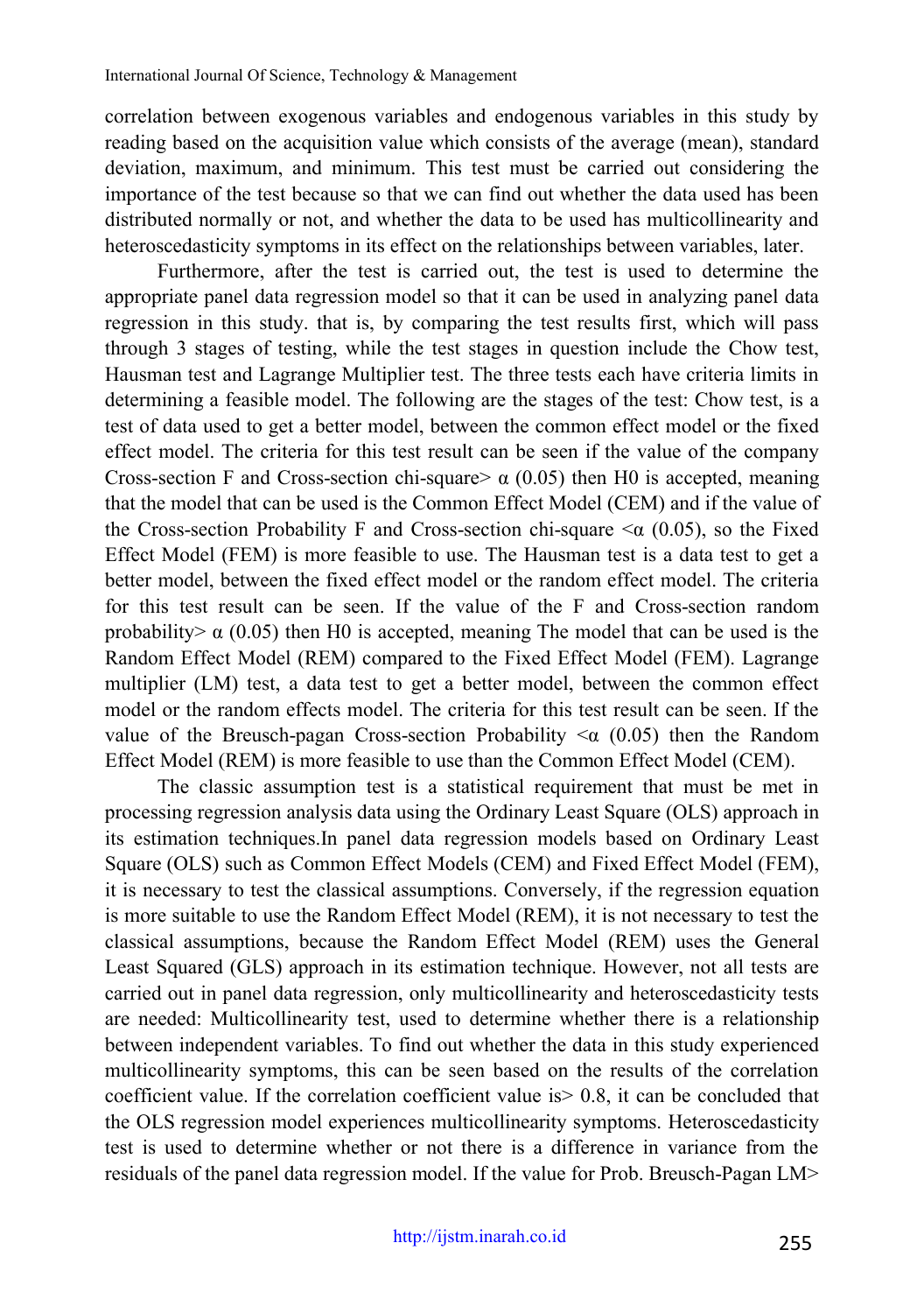0.05, then H0 is accepted which means that there are no symptoms of heteroscedasticity. However, if the value is Prob. Breusch-Pagan LM <0.05 (5%), then Ha is accepted, which means there is a symptom of heteroscedasticity. The

purpose of the measurement stage of the hypothesis analysis with Panel Data Regression in this study is to confirm the answer about whether the factors in this study can be used to provide information to the public through Economic Performance 2015- 2018 on manufacturing companies listed on the Indonesia Stock Exchange (IDX) during the 2015-2018 period.

F test, this test functions to find out whether all exogenous variables that are included in the model can have an effect simultaneously and have an influence on endogenous variables (model fit or not). With the test criteria If the F-Statistic  $\leq$  F Table, then H0 is accepted, which means that the exogenous variable  $(X)$ simultaneously has no influence on the endogenous variable (Y). On the contrary, if the value of the F-Statistic  $>$  F Table, then Ha is accepted which means that the exogenous variable (X) together has an influence on the endogenous variable (Y).

Determination Coefficient Test (R2), this test is to find out about how strong the regression model used in this study is to reveal exogenous variables to endogenous variables. The R-squared value explains how strong the contribution of the influence exogenous variables has to the interaction of endogenous variables. If the higher the Rsquared result is, the stronger the interaction level of the effect caused by exogenous variables on endogenous. In other words, the stronger the exogenous variable value, the better it will explain the endogenous variable. The t test explains how the significance level of each exogenous variable is used as partial observations of endogenous variables.

|                                                                                                                                         | EP       | ERM      | IS       | <b>CI</b> | IA           |
|-----------------------------------------------------------------------------------------------------------------------------------------|----------|----------|----------|-----------|--------------|
| Mean                                                                                                                                    | 19.16771 | 0.142292 | 0.136250 | 0.737708  | 20455600     |
| Median                                                                                                                                  | 19.19000 | 0.130000 | 0.120000 | 0.755000  | 9258210.     |
| Maximum                                                                                                                                 | 24.86000 | 0.310000 | 0.270000 | 1.000000  | $1.74E + 08$ |
| Minimum                                                                                                                                 | 11.21000 | 0.060000 | 0.060000 | 0.270000  | 973239.0     |
| Std. Dev.                                                                                                                               | 3.050582 | 0.055668 | 0.063098 | 0.217042  | 33647545     |
| Observations<br>$S_{\text{current}}$ $D_{\text{measured}}$ $D_{\text{result}}$ $D_{\text{right}}$ $D_{\text{right}}$ $D_{\text{right}}$ | 48       | 48       | 48       | 48        | 48           |

# **III. RESULT AND DISCUSSION**

**Table 3.1.**The Result of Descriptive Statistic

Source: Processed Results Eviews 9.0, 2020

Based on the table above, it can be described that Economic Performance as the dependent variable (Y) has the lowest value 11.21000 and the highest value is 24.86000 mean ( mean) of 19,16771 with a standard deviation of 3.050582. The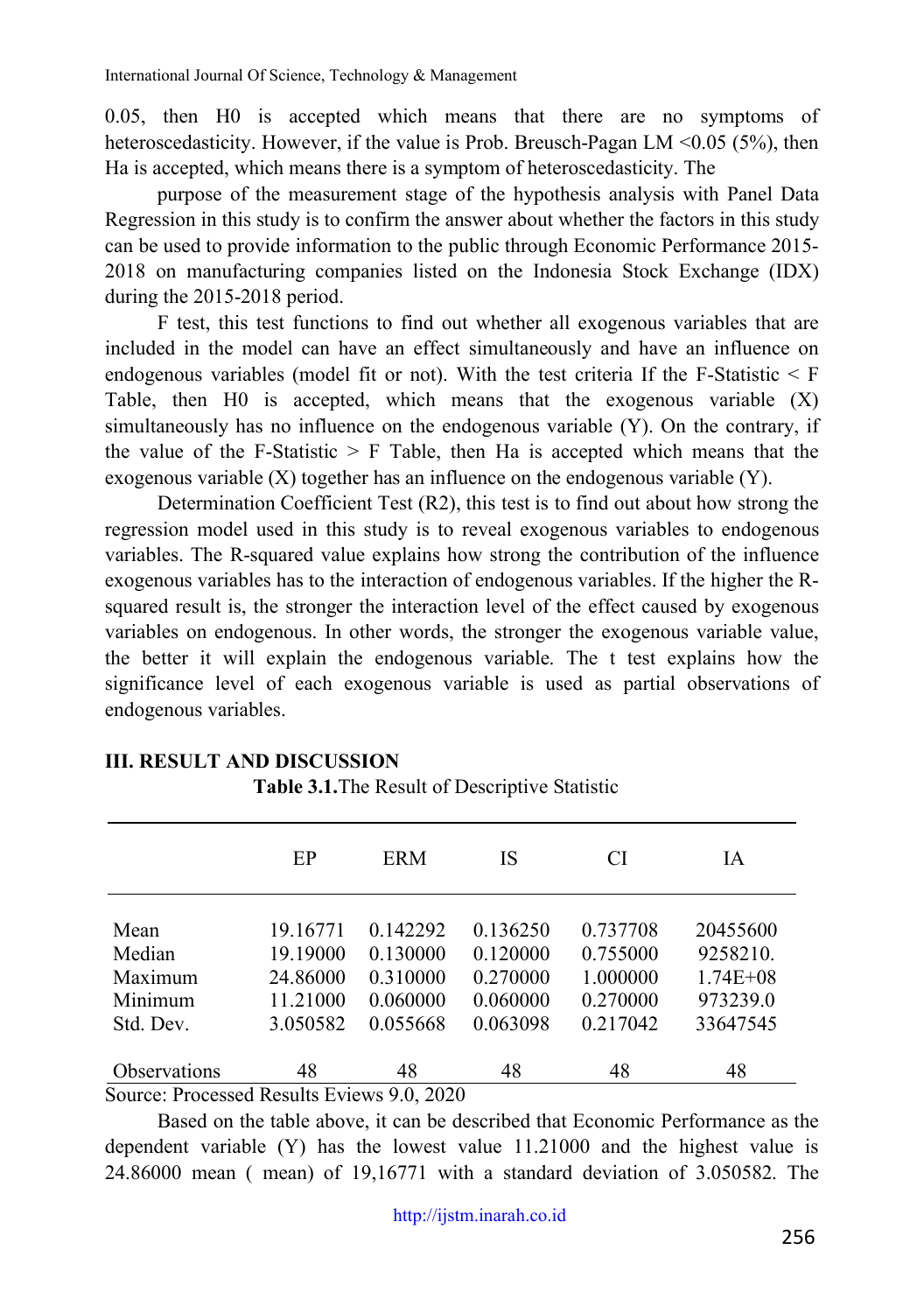standard deviation of 3.050582 indicates that the Economic Performance of the sample companies studied has a difference relatively low. The Variable Enterprise Risk Management (X1)has a minimum value of 0.060000 and a maximum value of  $0.310000$ , a mean value of  $0.142292$  and a standard deviation of  $0.055668$ , this indicates that 14.22% is the average Enterprise Risk Management. The standard deviation of 0.50% indicates that the total Enterprise Risk Management of the sample companies studied has a relatively low difference. The Inventory Intensity (X2) variable has a minimum value of 0.060000 and a maximum value of 0.270000, a mean value of 0.136250 and a standard deviation of 0.063098. This shows that 13.62% on average Inventory Intensity. The standard deviation of 0.60% indicates that the Inventory Intensity of the sample companies studied has a relatively low difference. The Corporate Image variable (X3) has a minimum value of 0.270000 and a maximum value of 1.000000, a mean value of 0.737708 and a standard deviation of 0.217042. This shows that 73.8% of the average Corporate Image. The standard deviation of 21.7% indicates that the firm size of the sample companies studied has a relatively large difference. The Variable Intangible Asset(X4) has a minimum value of 973239.0 and a maximum value of  $1.74E + 08$ , a mean value of 20455600 and a standard deviation of 33647545. This shows that the average Intangible Asset is 20.45% of the companies used as the research sample. . The standard deviation of 33.64% indicates that the liquidity in the sample companies studied has a relatively large difference.

Panel data regression estimates consist of 3 regression models, namely the Common Effect Model (CEM), Fixed Effect Model (FEM), and Random Effect Model (BRAKE). The panel data regression model was selected to determine which model is appropriate for use in research. To choose the right model it is necessary to carry out certain tests, namely the Chowtest, Hausman and testLagrange Multiplier test. In detail, these tests are described as follows:

| <b>Redundant Fixed Effects Tests</b> |                  |          |        |  |  |  |
|--------------------------------------|------------------|----------|--------|--|--|--|
| Equation: EQ01                       |                  |          |        |  |  |  |
| Test cross-section fixed effects     |                  |          |        |  |  |  |
|                                      |                  |          |        |  |  |  |
| <b>Effects Test</b>                  | <b>Statistic</b> | d.f.     | Prob.  |  |  |  |
|                                      |                  |          |        |  |  |  |
| Cross-section F                      | 104.120493       | (11, 32) | 0.0000 |  |  |  |
| Cross-section Chi-square             | 173.052703       | 11       | 0.0000 |  |  |  |
|                                      |                  |          |        |  |  |  |

Source: Processed Results Eviews 9.0, 2020 **3.1 Fig.** The Result of Uji Chow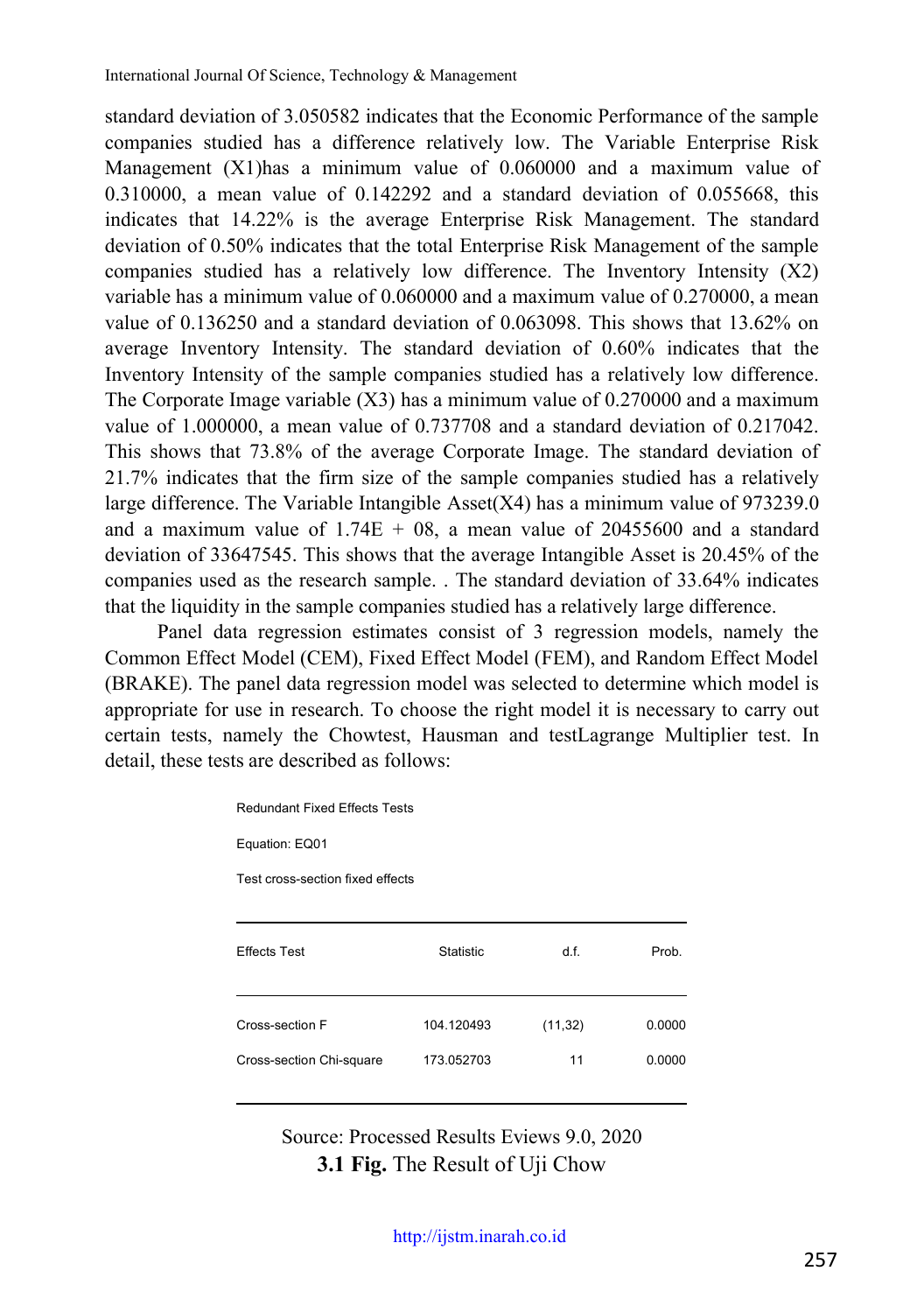#### International Journal Of Science, Technology & Management

| Correlated Random Effects - Hausman Test |                   |              |        |  |  |  |
|------------------------------------------|-------------------|--------------|--------|--|--|--|
| Equation: EQ01                           |                   |              |        |  |  |  |
| Test cross-section random effects        |                   |              |        |  |  |  |
|                                          |                   |              |        |  |  |  |
| <b>Test Summary</b>                      | Chi-Sq. Statistic | Chi-Sq. d.f. | Prob.  |  |  |  |
|                                          |                   |              |        |  |  |  |
| Cross-section random                     | 1 034920          | 4            | 0.9045 |  |  |  |
|                                          |                   |              |        |  |  |  |

Source: Processed Results Eviews 9.0, 2020 **3.2 Fig.** The Result of Uji Hausman

Lagrange Multiplier Tests for Random Effects Null hypotheses: No effects Alternative hypotheses: Two-sided (Breusch-Pagan) and one-sided (all others) alternatives

|          | Cross-<br>section                          | Test Hypothesis<br>Time          | <b>Both</b> |
|----------|--------------------------------------------|----------------------------------|-------------|
| Breusch- | 64.48775                                   | 2.011506                         | 66.49925    |
| Pagan    |                                            | $(0.0000)$ $(0.1561)$ $(0.0000)$ |             |
|          | Source: Processed Results Eviews 9.0, 2020 |                                  |             |

**3.3. Fig**. The Result of *Langrange Multiplier*

According to Basuki and Prawoto (2016) there are formally three procedures for testing panel data estimates, namely the F statistical test which is used to choose between:

1) Model Common effects or fixed effects

2) The test Lagrange Multiplier (LM) is used to choose between the common effects model or themodel random effects

3) The Hausman test is used to choose between the fixed effects model or themodel. random effects With this concept, if the OLS data has been tested with the Chow test, the results will be tested again to determine the OLS or GLS data used.

Based on the results of the tests that have been carried out, it is known that in thetest, chow the FEM model is selected with a cross-section f value of 0.000 less than 0.05. Then, in thetest Hausman , the selected model is REM model estimation with avalue random cross section of 0.9045, greater than 0.05. And in the LM test the selected model is the REM model estimation with avalue random cross section of 0.000 less than 0.05. So the model used is the Random Effect Model (REM) model.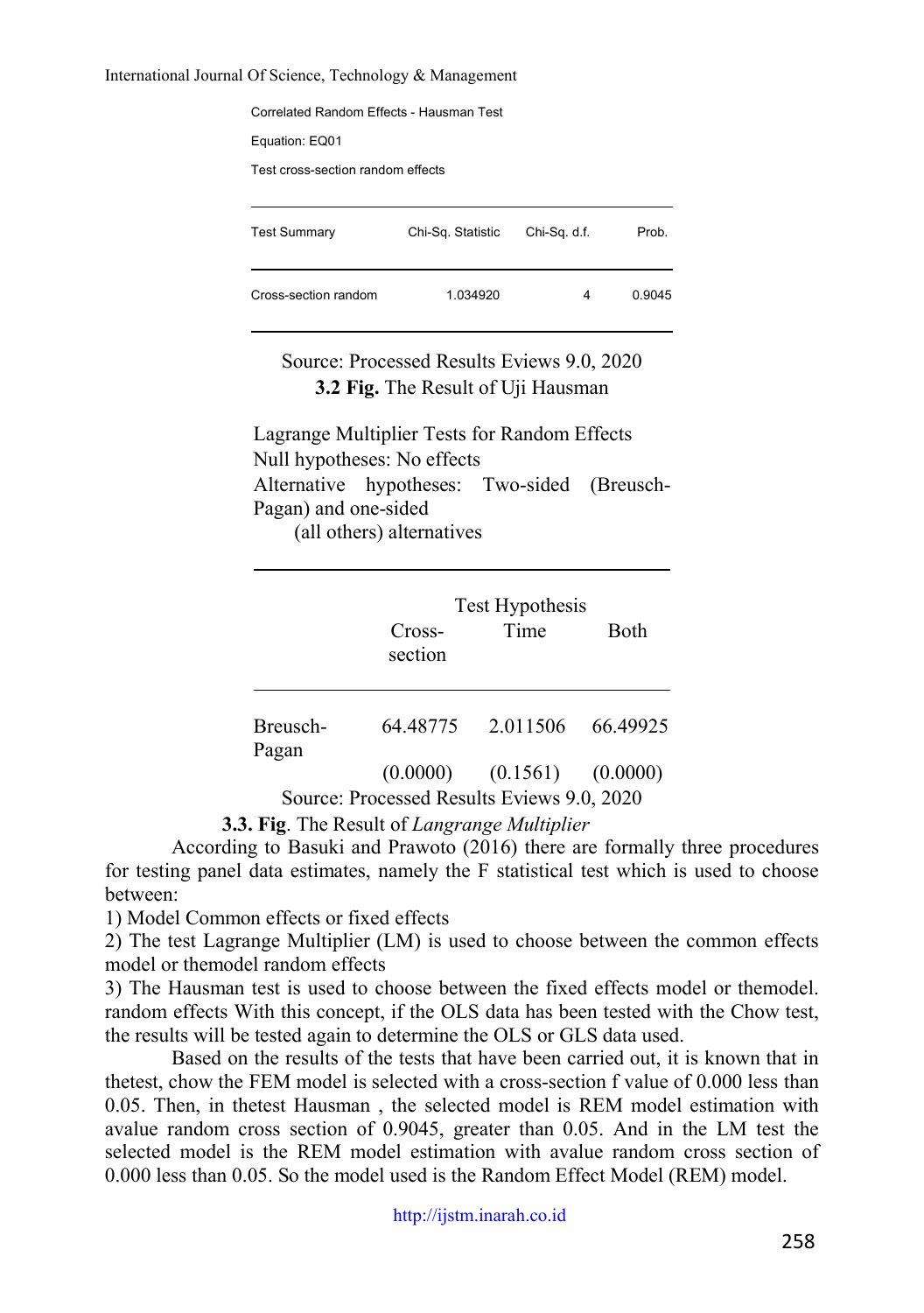Dependent Variable: EP Method: Panel EGLS (Cross-section random effects) Date: 04/11/20 Time: 12:59 Sample: 2015 2018 Periods included: 4 Cross-sections included: 12 Total panel (balanced) observations: 48 Swamy and Arora estimator of component variances

| Variable                                                                                  | Coefficient Std. Error                                           |                                                                                     | t-Statistic                                                    | Prob.                                          |  |  |
|-------------------------------------------------------------------------------------------|------------------------------------------------------------------|-------------------------------------------------------------------------------------|----------------------------------------------------------------|------------------------------------------------|--|--|
| С<br><b>ERM</b><br>IS<br>CI<br>IΑ                                                         | 17.60812<br>2.615602<br>14.22687<br>$-0.942588$<br>$-2.72E - 09$ | 1.491955<br>3.670883<br>6.394932<br>0.459640<br>4.36E-09                            | 11.80204<br>0.712527<br>2.224710<br>$-2.050709$<br>$-0.623428$ | 0.0000<br>0.4800<br>0.0314<br>0.0464<br>0.5363 |  |  |
|                                                                                           | <b>Effects Specification</b>                                     |                                                                                     | S.D.                                                           | Rho                                            |  |  |
| Cross-section random<br>Idiosyncratic random                                              |                                                                  |                                                                                     | 3.755445<br>0.600931                                           | 0.9750<br>0.0250                               |  |  |
|                                                                                           | <b>Weighted Statistics</b>                                       |                                                                                     |                                                                |                                                |  |  |
| R-squared<br>Adjusted R-squared<br>S.E. of regression<br>F-statistic<br>Prob(F-statistic) | 0.206347<br>0.132519<br>0.579842<br>2.794963<br>0.037790         | Mean dependent var<br>S.D. dependent var<br>Sum squared resid<br>Durbin-Watson stat |                                                                | 1.528684<br>0.622558<br>14.45733<br>1.652964   |  |  |
| <b>Unweighted Statistics</b>                                                              |                                                                  |                                                                                     |                                                                |                                                |  |  |
| R-squared<br>Sum squared resid                                                            | $-0.058778$<br>463.0930                                          | Mean dependent var<br>Durbin-Watson stat                                            |                                                                | 19.16771<br>0.051604                           |  |  |

Source: Processed Results Eviews 9.0, 2020 **3.4 Fig.** The Result of Random Effect Model

### **Enteprise Risk Management (ERM) and Economic Performance**

This can be explained that the ERM Implementation variable in this study is measured by the dimensions of ERM disclosure according to COSO, at least the research results of manufacturing companies that reveal the ERM dimension according to COSO because the dimensions of ERM disclosure according to COSO are not something that becomes the company's obligations in managing the company's performance. The results of this study do not support the positive theory of accounting, namely between theory and reality is not appropriate. Management's predictions in choosing policies for the state of a company in the future are not in line with the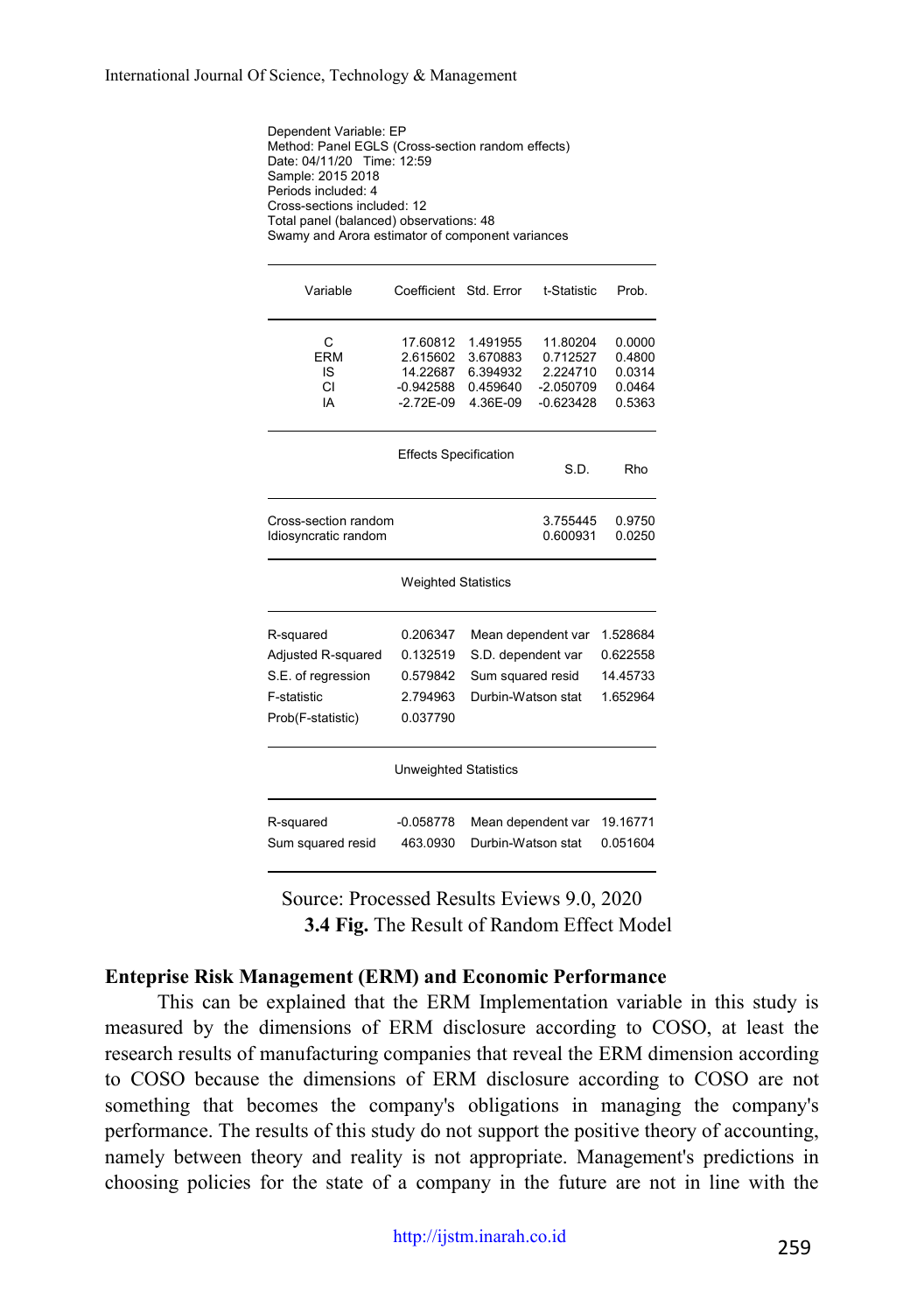reality. The results of this study mean that the higher the level of ERM disclosure of a company does not make a measure of management's success to increase the high rate of return on shares, and vice versa, a low level of ERM disclosure in a company does not guarantee a low stock return as well. From the analysis conducted by the author, it can be concluded that ERM implementation has no effect because of the lack of company awareness of the importance of managing and risk management. This means that in this case investors and shareholders consider the disclosure or application of ERM not something that needs to be observed and considered in making their decision to invest. Results of research conducted in accordance with Koeswara and Harjito (2016) which states that the Enterprise Risk Management no effect on the value of the Company. But it is not in accordance with the research conducted by Hoyt and Liebenberg (2008) which states that the implementation of Enterprise Risk Management has a positive effect on Firm Value.

# **Inventory Intensity and Economic Performance**

This supports the theory of stewardship, namely the actions of managers in accordance with the wishes of the principal. Managers will do their best to achieve organizational goals. Every company wants profit and gets high profit, high profit can be obtained from the manager's actions in managing the company's inventory. the more the intensity of the inventory managed by the manager, it can increase company profits. Increased company profits can improve the company's economic performance. The results of this study indicate that inventory intensity affects the market in general and will affect the company's economic condition, meaning that if the intensity of the company increases, the company's stock returns are in good condition. Because the more intense the company is in managing its inventory, it will increase company profits and generate profits. This can provide high returns for investors. Then the purchasing power of the community and shareholders in company shares will also increase. And the analysis conducted by the author, it can be concluded that inventory intensity has an effect on economic performance because the higher the level of company stock returns, it will provide a positive value in the eyes of potential investors to invest. The better the company's assessment, the better the company's economic performance. The results of the study are in accordance with Fahrani, Nurlaela and Chomsatu (2017) which states that Inventory Intensity has a significant effect on corporate tax aggressiveness. But it is not in accordance with the research conducted by Andhari and Sukartha (2017) which states that Inventory Intensity has no effect on Tax Aggressiveness.

# **Corporate Image and Economic Performance**

It can be explained that the corporate image variable in this study is measured by the awards the company receives. The results of the study show that many manufacturing companies have consistently awarded each year. The results of this study are in line with the stewardship theory which states that the actions of managers in improving relationships with other parties so that the company's reputation can survive and maintain the survival of the company. The results of this study mean that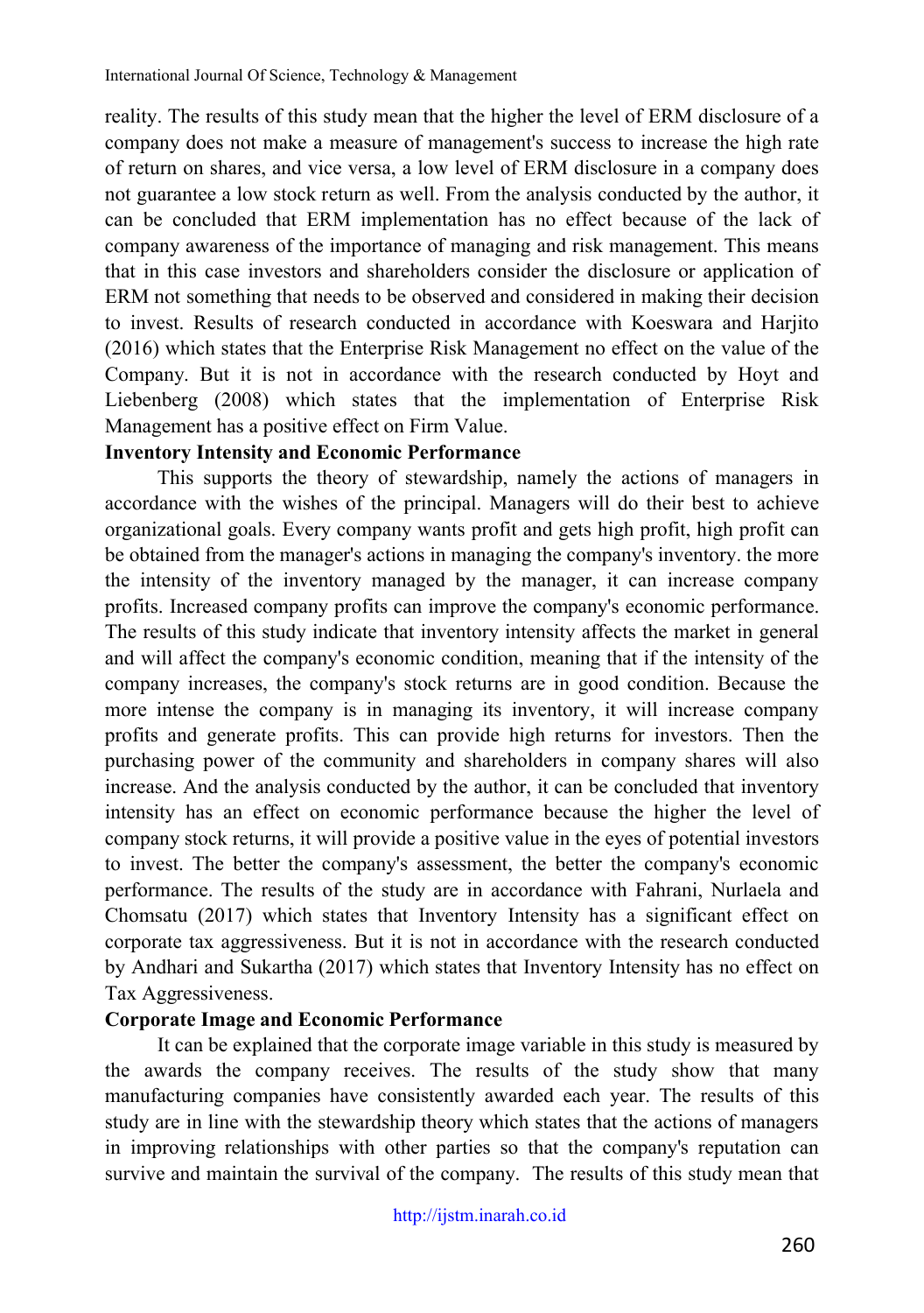the more awards the company receives can be used as a benchmark for management's success to increase the high stock return rate, and vice versa, the few awards that the receives companydo not guarantee a low stock return rate.From the analysis conducted by the authors concluded that the Corporate Image has effect in accordance with the result of research conducted Ferryanto and Hatane (2015) which states that the Corporate Image positive effect on the Financial Performance. But it is not in accordance with research conducted by Glinkowska (2015) which states that Corporate Image has no effect on Financial Performance.

## **Intangible Asset and Economic Performance**

The results of this study fail to prove the effect of Intangible Asset on Economic Performance. This is not in accordance with the Stewardship theory which states that the rights, privileges, and benefits of ownership or control. In improving company performance. Because these characteristics explain the high uncertainty of useful life and the absence of a physical form. so that it cannot be confirmed by the company in improving performance. The results of this study are in line with the results of Daulay's (2017) study which states that Intangible Assets have no effect on Economic Performance. While the results of this study contradict the results of Purwanti and Mu'ah's research. 2019, that Intangible Asset has an influence on Economic Performance.

# **IV. CONCLUSION**

Based on the results of the analysis carried out in this study, the results show thatvariables Enterprise Risk Management and Intangible Assethave no effect on Economic Performance, and Inventory Intensity and Corporate Image have an influence on Economic Performance.

### **REFERENCES**

- [1] Amin, S., Usman, M., Sohail, N., dan Aslam, S. (2018). Relationship between Intellectual Capital and Financial Performance: The Moderating Role of Knowledge Assets. Pakistan Journal of Commerce and Social Sciences, 12 (2): 521-547.
- [2] Barnas, Alyssa Natasya Dini Wahjou Hapsari, Siska P riyandani Yidowati. 2016. Pengaruh Profitabilitas, dan Ukuran Perusahaan Terhadap Pengungkapan Corporate Social Responsibility. E-JurnalAkuntasi Universitas Telkom: Vol.3, No.2 Agustus 2016. ISSN 2355-9357.
- [3] Barkemyer, Ralf. 2007. Legitimacy as a Key Driver and Determinant of CSR in Developing Countries. Paper for the 2007 Marie Curie Summer School on Earth System Governance. Amsterdam Universitas of St Andrews & Sustainable Development Research Centre (SDRC) School of Management. Amsterdam, 28 May-06 June.
- [4] Eka, Handriani. 2011. Pengembangan Kualitas Pendidikan Kewiausahaan di Perguruan Tinggi. Jurnal Ilmia Inkoma Ungaran. Fakultas Ekonomi Undaris. Februari 2011, Vol.22,  $N<sub>0</sub>1$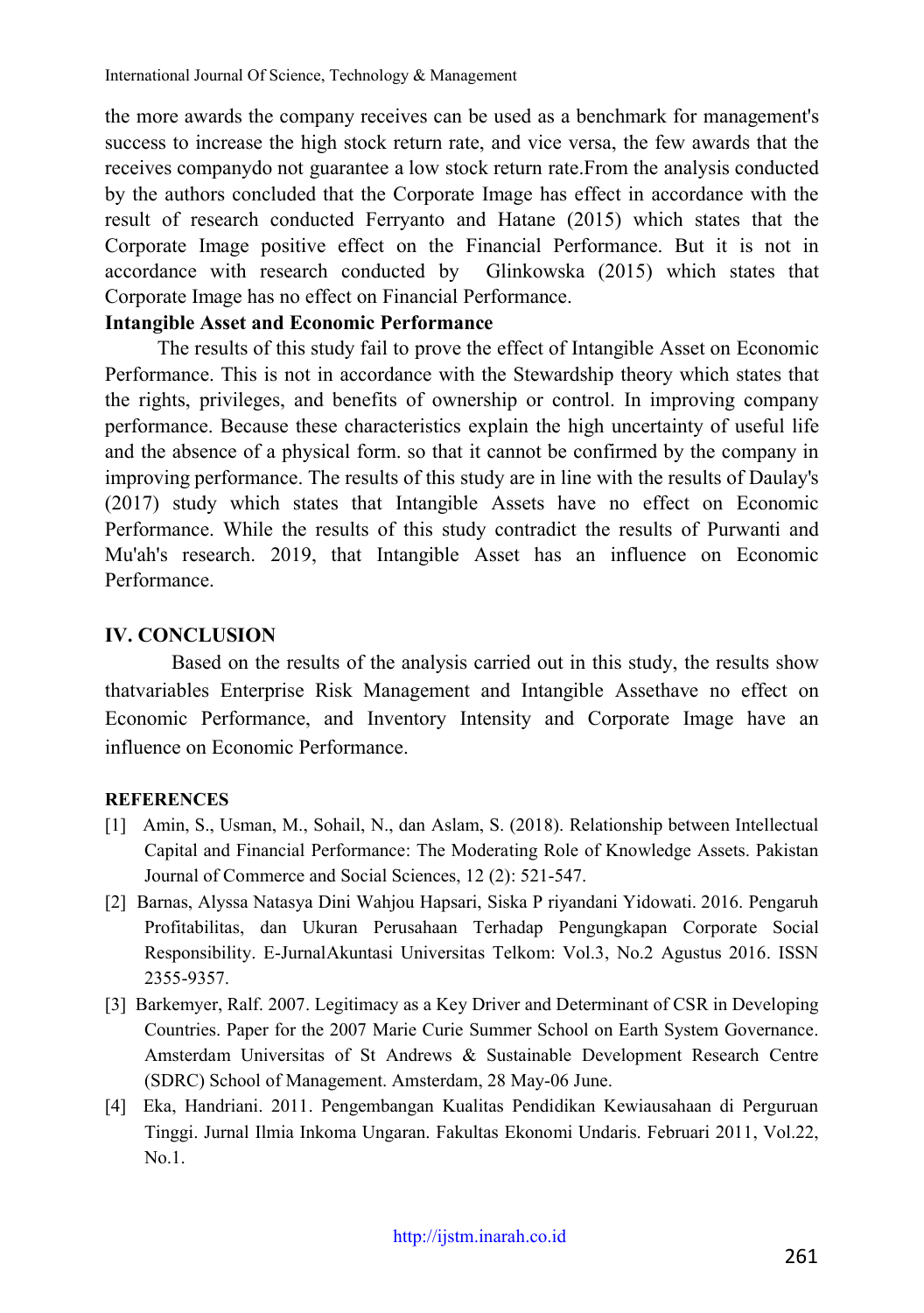- [5] Eksandy, Arry. 2018. Pedoman Penulisan Skripsi Prodi Akuntansi. Universitas Muhammadiyah Tangerang.
- [6] Ghozali, Imam dan Anis Chariri, 2007. Teori Akuntansi. Badan Penerbit Universitas Diponegoro. Semarang.
- [7] Global Reporting Initiative. Suistainability. Reporting.https:www/globalreporting.org/information/suistainibilityreportting/Pages/defa ult/aspx
- [8] Grimmer, L., Miles, M.P., Byrom, J., dan Grimmer, M. (2017). The Impact of Resources and Strategic Orientation on Small Retail Firm Performance. Journal of Small Business Management, 55 (S1): 7 – 26.
- [9] Hadi, Nor. 2011. Corporate Social Responsibility. Graha Ilmu. Yogyakarta.
- [10] Indraswari, Gusti Ayu Dyah dan Ida Bagus Putra Astika.2015. Pengaruh Profitabilitas, Ukuran Perusahaan, dan Kepemilikan Saham Publik Terhadap Pengungkpan CSR. E-Jurnal Akuntansi Universitas Udayana 11.1 (2015): 289-302ISSN: 2302.
- [11] Jansen, M.C. dan W.H. Meckling. 1976. Theory Of The Firm: Managerial Behavior, Agency Costs and Ownership Structure. Journal of Finance Economics. Vol.3 No.4. pp: 305-360.
- [12] Kurniawati, Fajar Ari. 2013. Pengaruh Profitabilitas, Leverage dan Ukuran Perusahaan Terhadap Pengungkpan Tanggung Jawab sosial Perusahaan Pertambangan di Bursa Efek Indonesia (BEI) periode 2009-2011. Skripsi. Universitas Negeri Yogyakarta.
- [13] Pradnyani, I Gusti Agung Arista dan Eka Ardhani Sisdyani. 2015. Pengaruh Ukuran Perusahaan, Profitabilitas, dan Leverage Terhadap Pengungkpan Tanggung Jawab sosial Perusahaan. E-Jurnal Akuntasi Universitas Udayana 11.2 (2015):384-397ISSN: 2302- 8556.
- [14] Purnasiwi, Jayanti. 2011. Analisis Pengaruh Size, Profitabilitas dan Leverage terhadap Pengungkapan CSR pada Perusahaan yang Terdaftar di Bursa Efek Indonesia. Skripsi. Fakultas Ekonomi Universitas Diponegoro. Semarang.
- [15] Purwanti, I. (2017). Pengaruh Valuable Resources dan Rare Resources terhadap Kinerja Usaha dengan Mediasi Keunggulan Bersaing. Thesis. Program Magister Manajemen, Pascasarjana Fakultas Ekonomi dan Bisnis. Universitas Brawijaya Malang.
- [16] Rahayu, Puji dan Indah Anisyukurlillah. 2015. Pengaruh Kepemilikan Saham Publik, Profitabilitas, dan Media Terhadap Pengungkpan Tanggung Jawab sosial Perusahaan. Fakultas Ekonomi, Universitas Negeri Semarang, Indonesia. ISSN 2252-6765.
- [17] Rofiqkoh, Esti dan Maswar Patuh Priyadi 2016. Pengaruh Profitabilitas, Leverage dan Ukuran Perusahaan Terhadap Pengungkapan Corporate Social Responsibility. Jurnal Ilmu dan Riset Akuntansi : Volume 5 Nomor 10, Oktober 2016. ISSN:2460-0585.
- [18] Rohmah, Dita. 2015. Pengaruh Mekanisme Good Corporate Governance, Profitabilitas, dan Ukuran Perusahaan Terhadap Pengungkapan Corporate Social Responsibility di dalam Laporan Sustainability (Studi Empiris pada Perusahaan yang Listing di BEI periode 2010- 2013). Skripsi. Universitas Islam Negeri Syarif Hidayatullah. Jakarta.
- [19] Sari, Lian Permata. 2014. Pengaruh Profitabilitas, Proporsi Dewan Komisaris Independen dan Kepemilikan Saham Asing Terhadap Pengungkapan Corporate Social Responsibility: Study Empiris pada Perusahaan yang tercatat di Bursa efek Jakarta. Jurnal Akuntansi.

[http://ijstm.inarah.co.id](http://ijstm.inarah.co.id/index.php/ijstm/about/submissions)